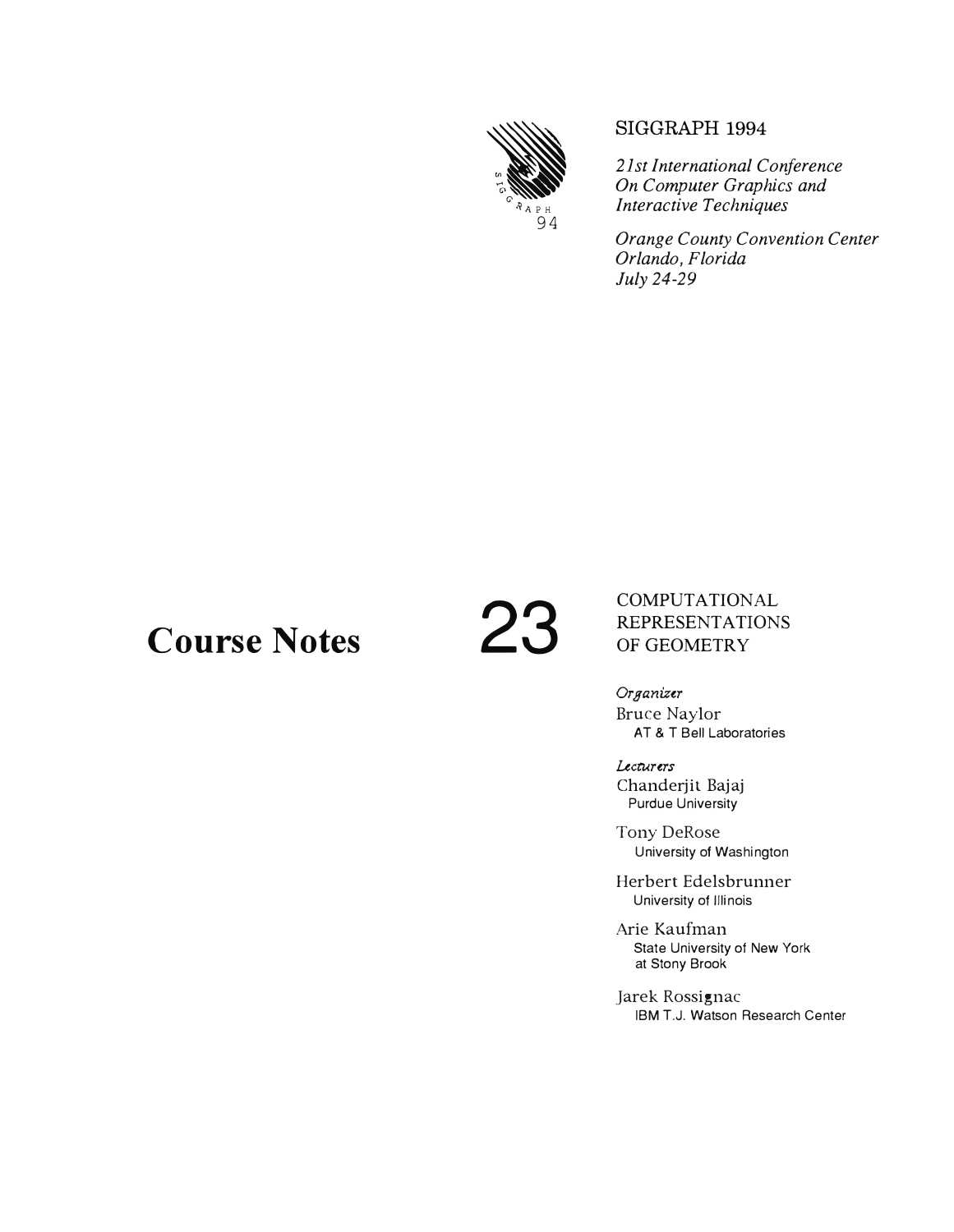# **Computational Representations of Geometry**

## **Siggraph 1994 Course Notes**

#### Contents

- I. Computational Representations of Geometry Bruce Naylor, AT&T Bell Laboratories
- II. Voxels as a Computational Representation of Geometry Arie Kaufman, SUNY at Stony Brook

## III. Modeling with Simplicial Complexes

Herbert Edelsbrunner, University of Illinois

#### IV. Polynomial Surface Patch Representations

Chandrajit Bajaj, Purdue University

#### V. Specification, Representation and Construction of Non-Manifold Geometric Structures

Jarek Rossignac, IBM, T.J. Watson Research Center

### VI. Bounded-Interval B-Spline Wavelets

Tony DeRose, University of Washington

#### VII. Binary Space Partitioning Trees

Bruce Naylor, AT&T Bell Laboratories